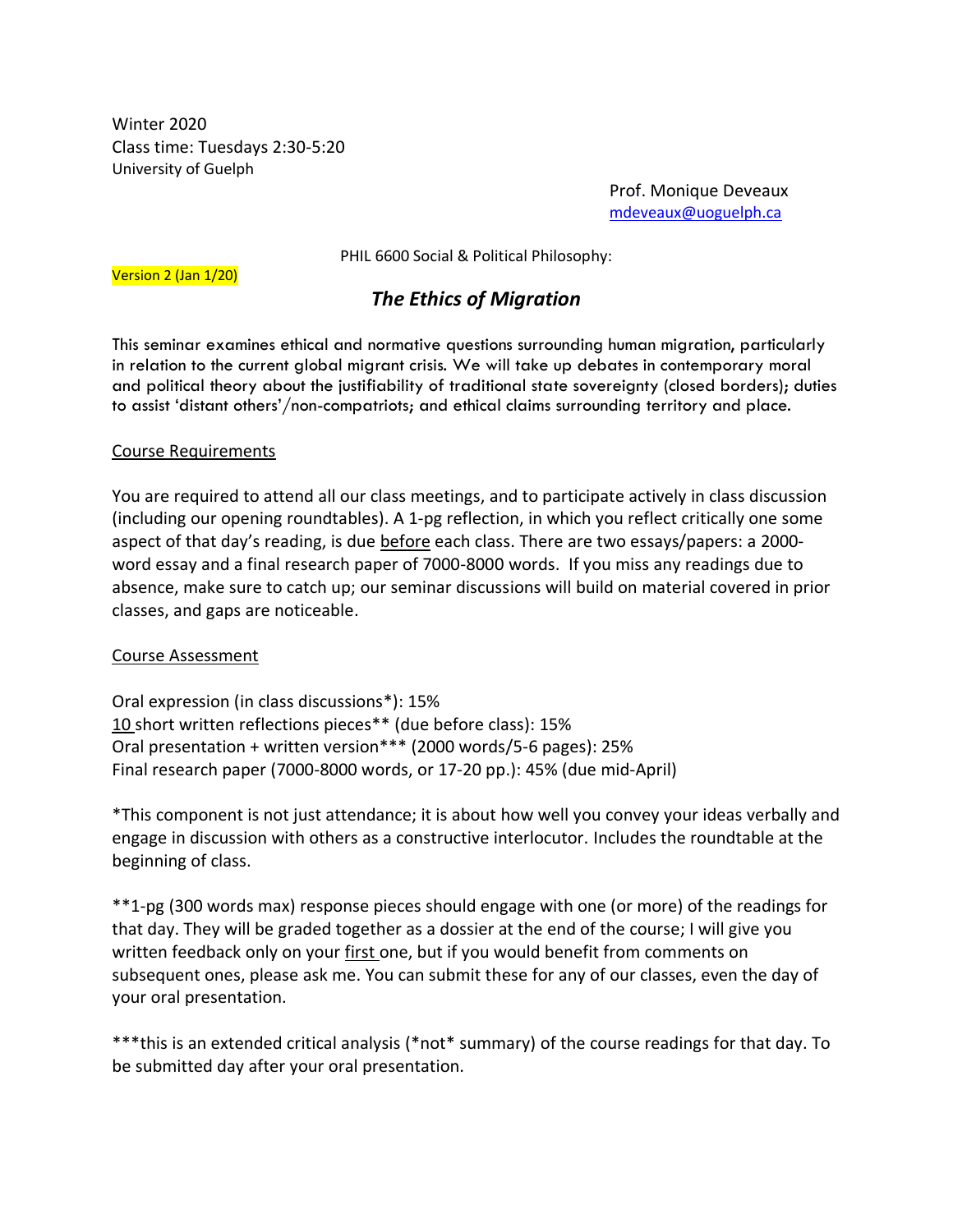**Course objectives:** to introduce you to contemporary philosophical debates about migration; to develop your analytical and critical reasoning skills; to develop your ability to insights and arguments; and to improve your ability to write cogently and concisely.

**Learning outcomes:** By the end of the course, you should have a sound overview of how human migration is discussed in contemporary social and political thought; improved skills in critical reasoning; and greater capacity to read and analyze texts in normative political philosophy and ethics.

**Prerequisites:** a first degree in the humanities or social sciences. Under special circumstances, an advanced undergraduate student may take the course.

# **Readings**

Each week I assign 60-100 pages of readings as the basis for our seminar — typically around three or four articles/chapters.

Some of these readings you can access directly from the library catalogue or else via our ARES site.

Several readings are from two course books, which you will need to purchase:

Joseph Carens, *The Ethics of Immigration* (Oxford: Oxford University Press, 2014).

Sara Fine and Leah Ypi, eds. *Migration in Political Theory: The Ethics of Movement and Membership* (Oxford: Oxford University Press, 2016).

Please have readings accessible to you in class, as we will frequently refer back to them during our discussion.

# **Schedule of Topics and Readings**

### Jan. 7 *The 'migrant crisis': pressing moral questions*

### Reading:

1. Symposium in *The Critique (2016)*:

Serena Parekh, 'Moral Obligations to Refugees': [http://www.thecritique.com/articles/moral-obligations-to](http://www.thecritique.com/articles/moral-obligations-to-refugees-theory-practice-aspiration-2/)[refugees-theory-practice-aspiration-2/](http://www.thecritique.com/articles/moral-obligations-to-refugees-theory-practice-aspiration-2/) Kieran Oberman, 'Refugees or Economic Migrants?': [http://www.thecritique.com/articles/refugees-economic](http://www.thecritique.com/articles/refugees-economic-migrants-a-morally-spurious-distinction-2/)[migrants-a-morally-spurious-distinction-2/](http://www.thecritique.com/articles/refugees-economic-migrants-a-morally-spurious-distinction-2/)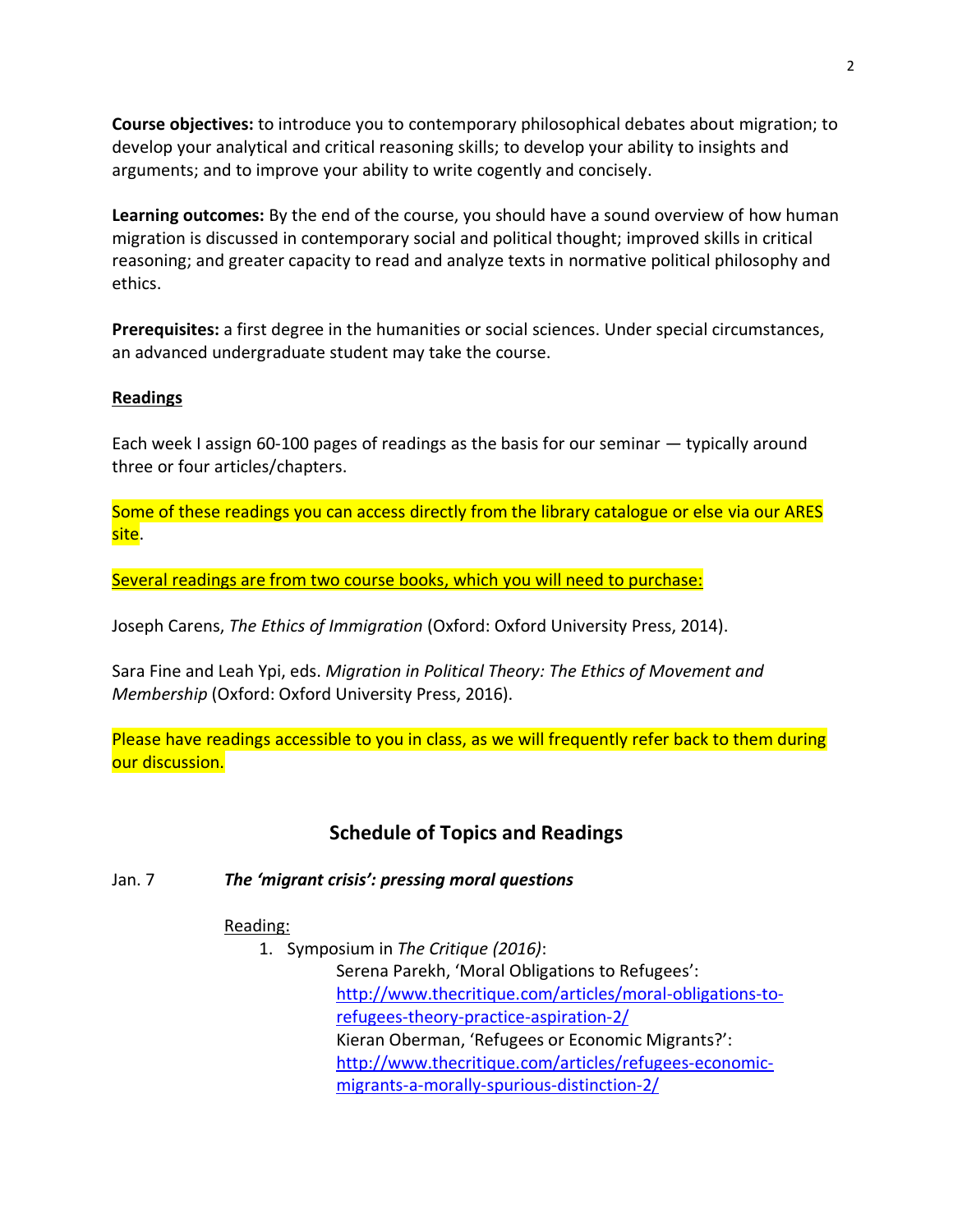Matthew Gibney, 'Liberal Democratic States and the Problem of the Refugee': [http://www.thecritique.com/articles/liberal](http://www.thecritique.com/articles/liberal-democratic-states-the-problem-of-the-refugee-2/)[democratic-states-the-problem-of-the-refugee-2/](http://www.thecritique.com/articles/liberal-democratic-states-the-problem-of-the-refugee-2/)

2. Symposium in *The Boston Review* (2009): please read the lead article by Joseph Carens, and glance at replies by various thinkers: <http://www.bostonreview.net/forum/case-amnesty-joseph-carens>

# Jan. 14 **Immigration: is 'birthright citizenship' just?**

# Reading:

- 1. Joseph Carens, Ch's 1, 2, & 3 of *Ethics of Immigration* (pp. 1-60)
- 2. Ayelet Shachar and Ran Hirschl, 'Citizenship as Inherited Property', *Political Theory* 35/3 (2007): 253-287.
- 3. 'What Border Life Looks Like' (15 min video): [https://video.newyorker.com/watch/two-countries-one-wall-life-at](https://video.newyorker.com/watch/two-countries-one-wall-life-at-the-border/)[the-border/](https://video.newyorker.com/watch/two-countries-one-wall-life-at-the-border/)

# Jan. 21 **Arguments for Closed Borders/States' Right to Exclude: part 1**

# Reading:

- 1. Christopher Wellman, 'Immigration', **section 1** ('Arguments for Closed Borders), in Stanford Encyclopedia of Philosophy (2019): <https://plato.stanford.edu/entries/immigration/>
- 2. David Miller, 'Immigration: The Case for Limits', in *Contemporary Debates in Applied Ethics*, eds. A. Cohen & C.H. Wellman (pp. 193- 206). **[ARES]**
- 3. David Miller, 'On Nationality', *Nations & Nationalism* 2/3 (1996): 409-421.
- 4. Michael Blake, 'The Right to Exclude', *Critical Review of International Social and Political Philosophy* 17/5 (2014): 521-37.

# Jan. 28 **Arguments for Closed Borders/States' Right to Exclude: part 2**

### Reading:

- 1. Christopher Wellman, 'Immigration and Freedom of Association', *Ethics* 119 (2008): 109-141.
- 2. Shelley Wilcox, 'Do Duties to Outsiders Entail Open Borders?: A Reply to Wellman', *Philosophical Studies* 169 (2014): 123-32.
- 3. Ernesto Velásquez, 'States of Violence and the Right to Exclude', *Journal of Poverty* 21/4 (2017): 310-330.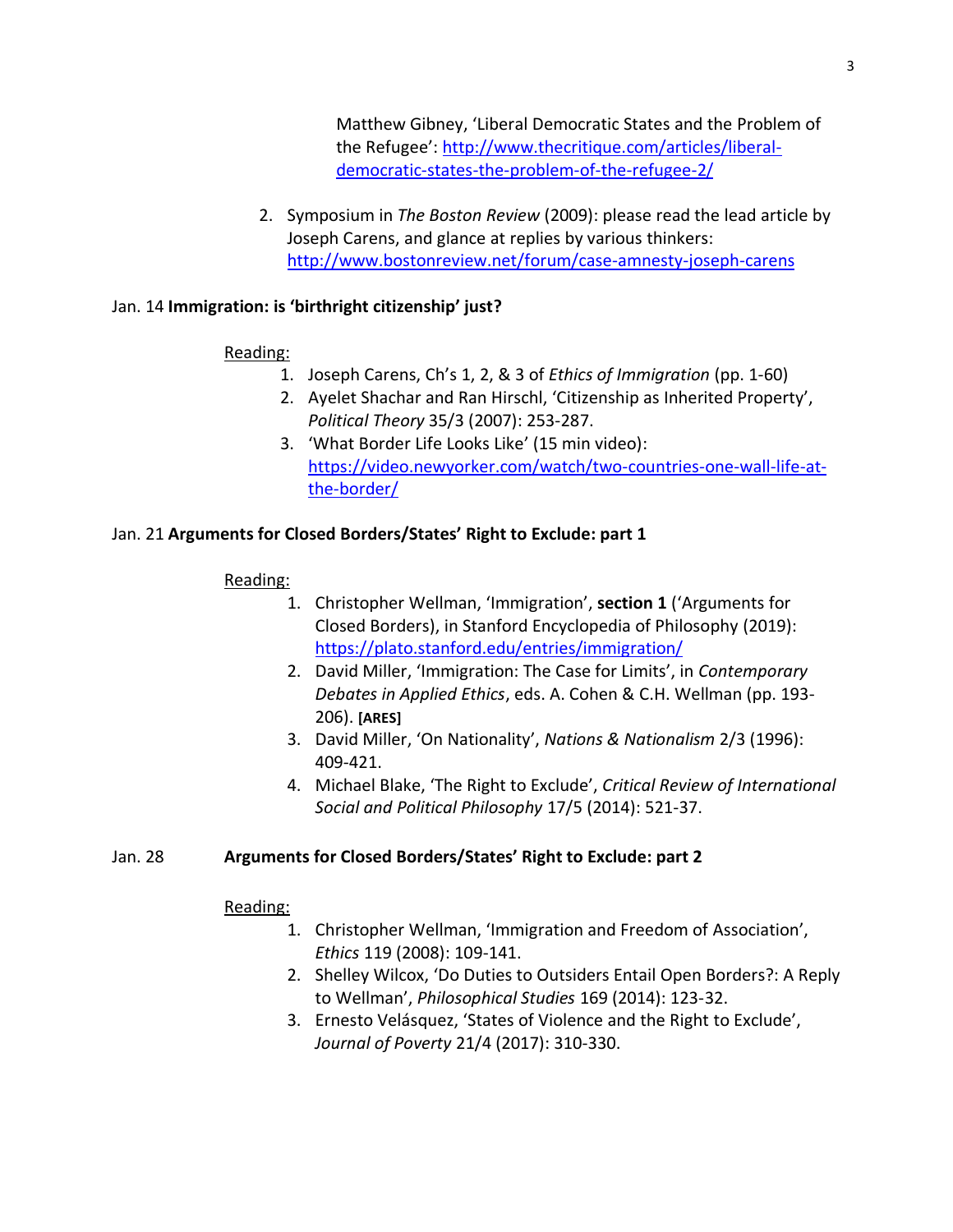# Feb. 4 **Arguments for Open Borders/ humanitarianism & free movement**

### Reading:

- 1. Chandran Kukathas, 'The Case for Open Immigration', in in *Contemporary Debates in Applied Ethics*, eds. A. Cohen & C.H. Wellman (pp. 207-220) **[ARES]**
- 2. Kieran Oberman, 'Immigration as a Human Right', in *Migration and Political Theory* (2016), eds. S. Fine and Lea Ypi (pp. 32-56)
- 3. Joseph Carens, Ch. 11, 'The Case for Open Borders', in Carens, *Ethics of Immigration* (pp. 225-254).

# Feb. 11**Migration, poverty, and distributive justice**

### Reading:

- 1. Kieran Oberman, 'Poverty and Immigration Policy', *American Political Science Review* 109/2 (2015): pp. 239-251.
- 2. Arash Abizadeh, 'The Special-Obligations Challenge to More Open Borders', in *Migration and Political Theory* (2016), eds. S. Fine and L. Ypi (pp. 105-124)
- 3. Eric Cavallero, 'An Immigration-Pressure Model of Global Distributive Justice', *Politics, Philosophy & Economics* 5/1 (2006): pp. 97-127.

### Feb. 18 Reading Break (no class)

### Feb. 25**Refugees: ethical issues**

### Reading:

- 1. Joseph Carens, Ch. 11, 'Refugees', in Carens, *Ethics of Immigration*, pp.192-224.
- 2. Chandran Kukathas, 'Are Refugees Special?', in *Migration in Political Theory*, eds. S. Fine and L. Ypi, pp. 249-68.
- 3. Serena Parekh, 'Refugees in Contemporary Political Philosophy', Ch. 2 of Parekh, *Refugees and the Ethics of Forced Displacement* (2017), pp. 51-81. **[ARES]**

### March 3 **'Irregular migrants'**

### Reading:

- 1. Joseph Carens, Ch. 7, 'Irregular Migrants', and Ch. 8 'The Theory of Social Membership', in Carens, *Ethics of Immigration* (pp. 129-169).
- 2. Adam Hosein, 'Arguments for Regularization', in *The Ethics & Politics of Immigration* (2016), ed. A. Sager (pp. 159-179). **[ARES]**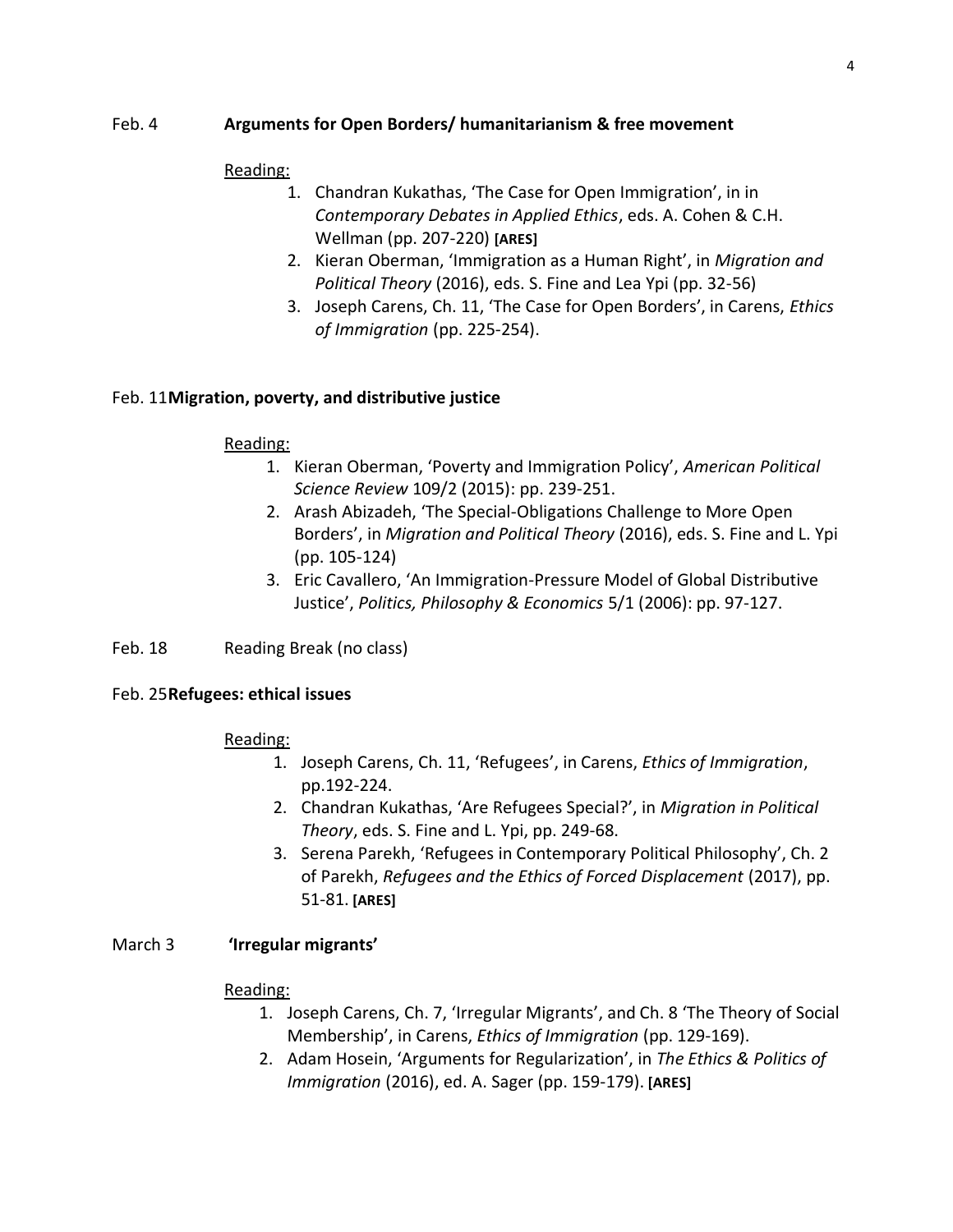3. David Miller, 'Irregular Migrants: An Alternative Perspective', *Ethics & International Affairs* 22/2 (2008): 193-97.

# March 10 **Protest and Activism (by and for migrants)**

# Reading:

- 1. Nithya Rajan, 'What do Refugees Want? Reading Refugee Lip-Sewing Protests Through a Critical Lens', *International Feminist Journal of Politics* 21/4 (2019): 527-543.
- 2. Michelle Pfeifer, 'Becoming Flesh: Refugee Hunger Strike and Embodiments of Refusal in German Necropolitical Spaces', *Citizenship Studies* 22/5 (2018): 459-474.
- 3. Javier S. Hidalgo, 'The Duty to Disobey Immigration Law', *Moral Philosophy and Politics* 3/2 (2016): 165-186.
- 4. Luis Cabrera, *The Practice of Global Citizenship* (2010), short excerpt. **[ARES]**

# March 17 **Migrant labour – ethical issues**

Documentary by Min Sook Lee: 'Migrant Dreams' (2016); run time: 88 min. Screening to be arranged.

### Reading:

- 1. Joseph Carens, Ch. 6, 'Temporary Workers', in Carens, *Ethics of Immigration* (pp. 110-128).
- 2. Leah Ypi, 'Taking Workers as a Class: The Moral Dilemmas of Guestworker Programs', in *Migration and Political Theory* (2016), eds. S. Fine and L. Ypi (pp. 151-174)
- 3. Eva Kittay, 'The Moral Harm of Migrant Care: Realizing a Global Right to Care', *Philosophical Topics* 37/2 (2009): 53-73.

# March 24 **Forced migration: climate change**

# Reading:

- 1. David Held, 'Climate Change, Migration and the Cosmopolitan Dilemma', *Global Policy* 7/2 (2016), pp. 237-246.
- 2. Sennan Mattar & Enyinnaya Mbakwem, 'Climate Migration: the Emerging Need for a Human-Centered Approach', in *The Routledge Handbook of Climate Justice* (2019), ed. Tahseen Jafry, pp. 479-493.
- 3. TBD.

### March 31 **Emigration and Brain Drain**

Reading: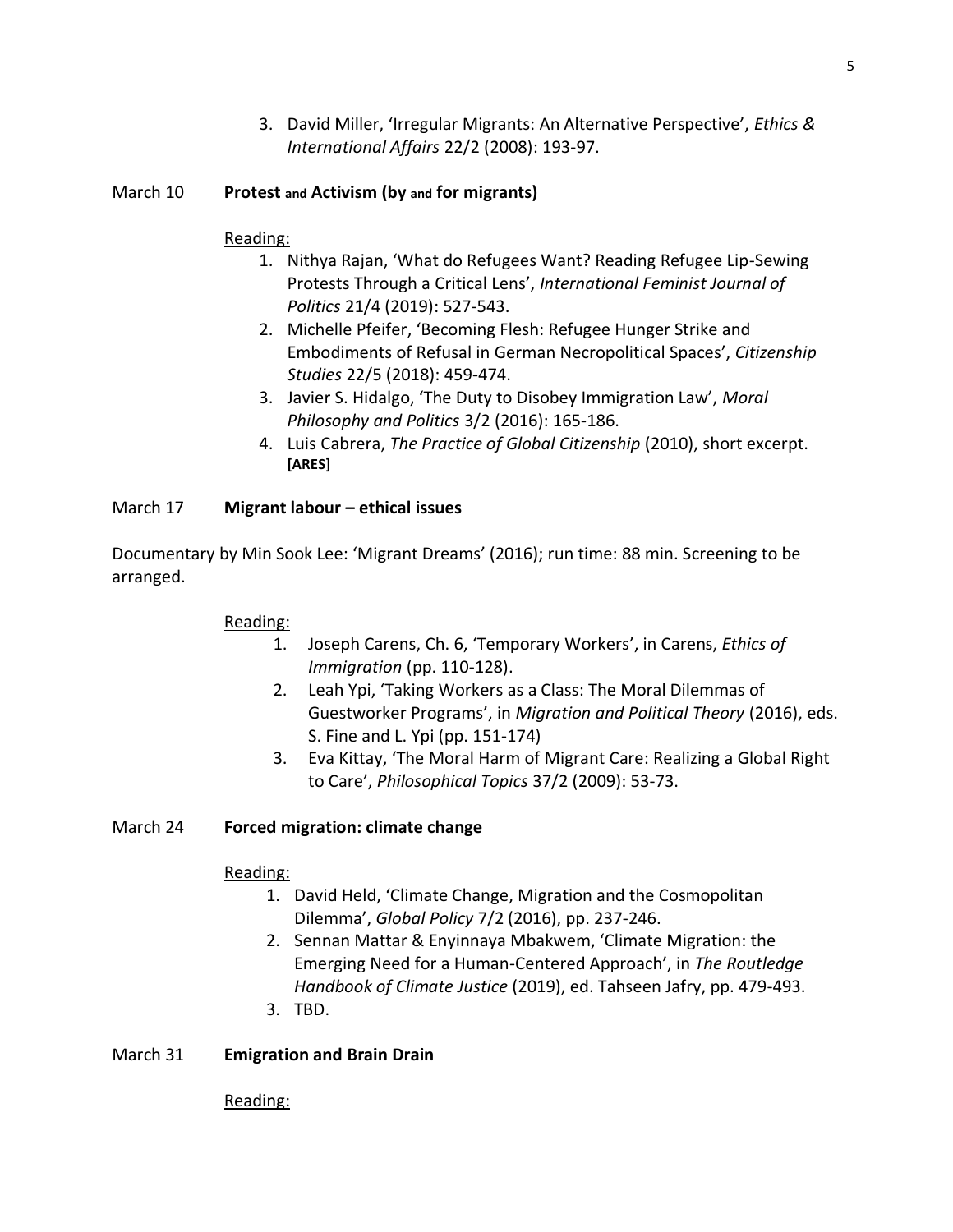- 1. Selections (TBD) from Gillian Brock and Michael Blake, *Debating Brain Drain: May Governments Restrict Emigration?* (Oxford U Press, 2015)
- 2. Ayelet Shachar, 'Selecting By Merit: The Brave New World of Stratified Mobility,' in *Migration in Political Theory*, eds. S. Fine and L. Ypi (pp. 175-201).
- 3. Adam Hosein, 'Do You Have to Let It Linger? Political Membership That Remains After Territorial Exit', *South African Journal of Philosophy* 36/1 (pp. 24-32).

**Final papers due in mid-April.** The precise date will depend on the grade submission dates given by the Registrar, sometime in January.

### **College of Arts Standard Statement of Expectations**

### **E-mail Communication**

As per university regulations, all students are required to check their <uoguelph.ca> e-mail account regularly: e-mail is the official route of communication between the University and its students.

### **When You Cannot Meet a Course Requirement**

When you find yourself unable to meet an in-course requirement because of illness or compassionate reasons, please advise the course instructor (or designated person, such as a teaching assistant) in writing, with your name, id#, and e-mail contact. [See the undergraduate calendar for information on](http://www.uoguelph.ca/registrar/calendars/undergraduate/current/c08/c08-ac.shtml)  [regulations and procedures for Academic Consideration.](http://www.uoguelph.ca/registrar/calendars/undergraduate/current/c08/c08-ac.shtml)

### **Drop Date**

Courses that are one semester long must be dropped by the end of the fortieth class day; two-semester courses must be dropped by the last day of the add period in the second semester[. The regulations and](https://www.uoguelph.ca/registrar/calendars/undergraduate/current/c08/c08-drop.shtml)  [procedures for dropping courses are available in the Undergraduate Calendar.](https://www.uoguelph.ca/registrar/calendars/undergraduate/current/c08/c08-drop.shtml)

### **Copies of out-of-class assignments**

Keep paper and/or other reliable back-up copies of all out-of-class assignments: you may be asked to resubmit work at any time.

### **Accessibility**

The University promotes the full participation of students who experience disabilities in their academic programs. To that end, the provision of academic accommodation is a shared responsibility between the University and the student.

When accommodations are needed, the student is required to first register with Student Accessibility Services (SAS). Documentation to substantiate the existence of a disability is required, however, interim accommodations may be possible while that process is underway.

Accommodations are available for both permanent and temporary disabilities. It should be noted that common illnesses such as a cold or the flu do not constitute a disability.